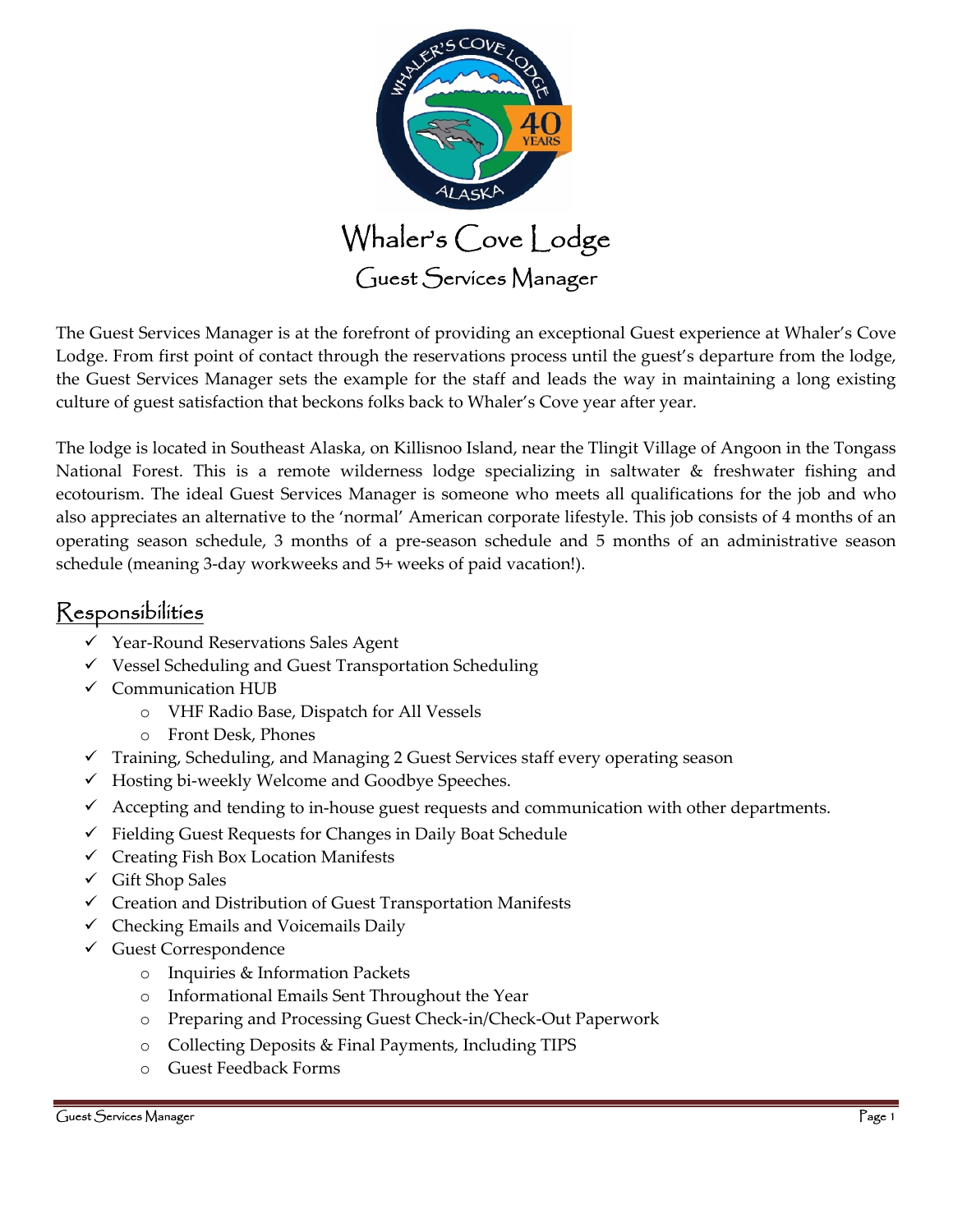- $\checkmark$  Working within the Reservation Database (RezOvation in 2022, Eviivo in 2023 and Beyond)
- $\checkmark$  Intuit Point of Sale and Credit Card Processing
- $\checkmark$  Manages Social Media: Facebook, Trip Advisor, etc. including responses to reviews.
- $\checkmark$  Preparing and Processing Employee Vessel Rental Related Paperwork
- Gift Shop. Selling merchandise to both guests and employees. Restocking and re‐arranging when necessary. Inventory.
- $\checkmark$  Tending to the fireplace in the Main Lodge. Periodically cleaning of Front Desk work area including the Lobby area.
- $\checkmark$  Participating in Shared Office Management duties.

# Skills & Qualifications Required

- Exceptional Customer Service and Interpersonal Communication Skills
- $\checkmark$  Hospitality Industry Experience, Sales or Hosting
- $\checkmark$  Proficient Communicator: Written and Oral
- $\checkmark$  Must be Technologically Literate and have an Intermediate Understanding of:
	- o Microsoft Word
	- o Excel
	- o QuickBooks
	- o Daily use of email, database management (point of sale system and reservation database), smart phones and applications, virtual calendars, etc.
- Professional, Positive & Self‐Motivated
- $\checkmark$  Logistics Minded. Detailed and Meticulous.
- $\checkmark$  Organized, Timely, and Thorough
- $\checkmark$  Ability to perform several tasks concurrently with ease and professionalism.
- $\checkmark$  Must be able to keep company matters strictly confidential.
- CPR/First Aid Certification Preferred
- High School Graduate Required, College or University Experience Preferred

### Location & Terms of Employment

This is a year‐round position.

June- September is the operating season (rock-n-roll time) in Alaska, which runs approximately 2<sup>nd</sup> week of June until approximately third week of September.

March, April and May = Pre-season planning and final payment time. Phone is ringing and computer is humming. These are 5 day workweeks; typically 30‐35 hrs. 1 week of PAID vacation for spring break.

October‐ February = Administrative season. These 5 months are when we reap the rewards of our intense Operating season work. These months are typically 3‐4 day workweeks and 5+ weeks of PAID vacation.

This position is available as soon as a qualified team member is discovered.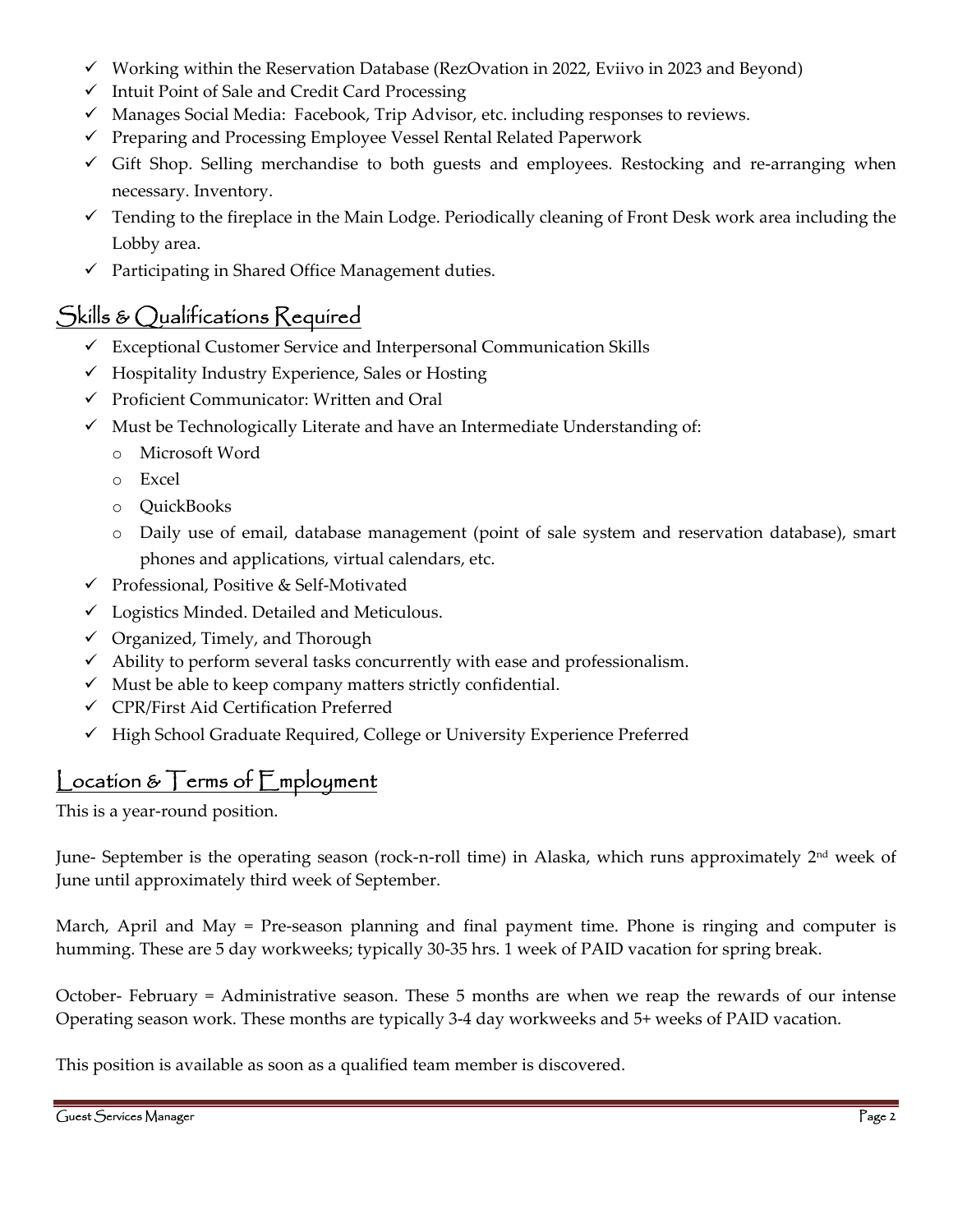## Considerations

*Team Oriented* ~ This position is one of only **4 core crew** members that provide this company its backbone. This person needs to be independent, yet totally understand the interdependence that this operation requires to succeed. Healthy communication skills, willingness to solve issues, positive attitude, big-picture mentality, a sense of humor, self‐motivation, and an ability to adapt and learn are all required.

*Professionalism* ~ We require our Guest Services Manager to present themselves in a professional manner at all times. Because of our remote location, it is very difficult to replace any of our crew during the operating season. We expect a commitment to stay the entire season or agreed upon length of contract. This position is permanent, and year round, after a 180 day probation period. It is important that our applicants understand the operation and what responsibilities will be required of them.

*Attitude & Social Ability* ~ Our Guest Services crew are in a position with very high guest exposure. It is important that our personnel enjoy interacting with people and showing our guests a good time. We are looking for individuals who have a passion for hospitality! We require our team to possess a positive attitude, show extraordinary manners, and be courteous at all times. This position involves *daily communication* with both the General Manager and the owners year-round, and during the operating season, 3 Department Managers, up to 32 crew members, and up to 32 guests daily!

*Media Release ~* Guest Services crew are required to sign a Media Release Form for forms of media including but not limited to: photography, videography, and audio recordings for internet use and photography and name reference in print advertising. The Media release form is provided by Whaler's Cove Lodge at time of hiring.

*Safety & Medical* ~ Our guides are our eyes and ears on the water. Guides are expected to keep tabs on other vessels from the lodge, including the self‐guided boat. At times our guides act as radio relay stations if a boat is trying to contact the lodge and is out of VHF range. Guided vessels are required to lend assistance to vessels in emergency situations where life or property is in danger. Guest Services crew are the *primary monitors* of the lodge VHF station and are required to assist with any communications necessary. This position will be one of the first to communicate to the Coast Guard if necessary. Knowledge of maritime radio etiquette is helpful. Guest Services crew rotate monitoring the lodge radio 24 hours a day, while guests are on site.

Operating in a remote Alaskan environment is inherently dangerous and *all* of our employees are required to be aware and responsive to any safety issues that may arise.

Firearms are kept on site and carried by all fresh water guides. The lodge has a working cannon, for entertainment purposes only.

If a situation arises that requires medical attention, crew is to contact the lodge immediately and render any assistance possible. The community of Angoon has a medical clinic with emergency staff available; although due to irregular cell service, contact may not occur immediately. Regional scheduled sea plane service or charters may be available to transport patients to adequate medical care facilities in Juneau or Sitka (this is a minimum 40 minute transport). In addition, the U.S.C.G. Air Station in Sitka has the capability to medevac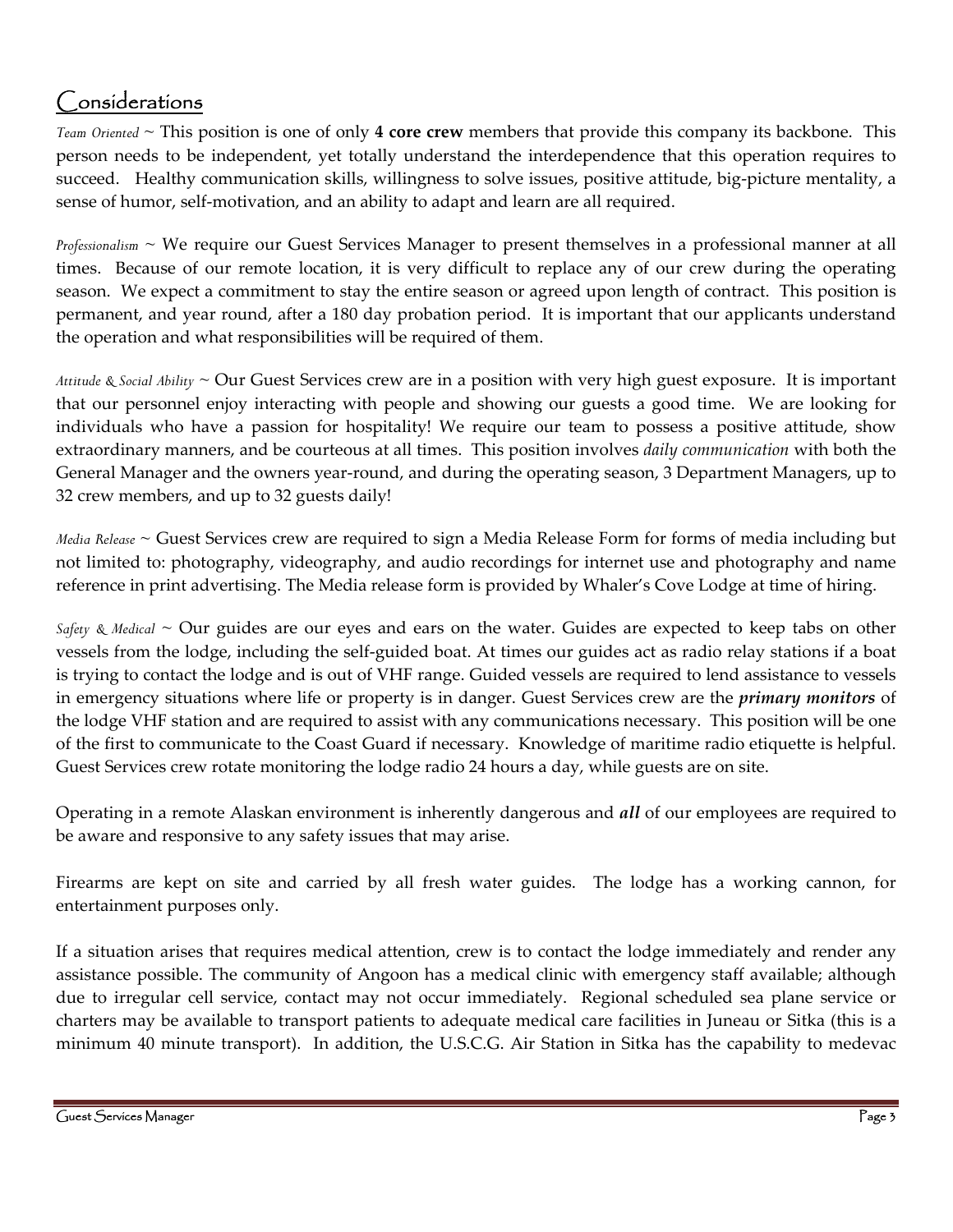serious injuries. In any case, the lodge management is to be contacted immediately to ensure a coordinated and timely response.

Guest Services crew must be healthy, physically fit, maintain a clean appearance, be drug‐free (random seasonal drug testing is at company discretion), and preferably a non-smoker. Anyone who cannot maintain themselves in a responsible manner regarding alcohol consumption need not apply.

*Company Policy ~* Employees of Whaler's Cove Lodge are to abide by the most current version of the Employee Handbook (provided at time of hiring and updated annually). The duties and policies described in this job description are in addition to, and an integral part of, the employee policies set forth in the Employee Handbook.

*System Builder* ~ **The entire operation and guest experience revolves around the planning of the Guest Services Manager.** This person must be able to work with currently established systems that have proven effective and be willing to offer productive solutions to system changes, if needed. Guest Services Manager must communicate often with Dock, Kitchen, Housekeeping, Facilities, and the General Manager.

*Adaptable & Hard Working* ~ This industry is intense and unique. This company performs its services in a very remote location in Alaska: crew lives and works on 5 acres, on a small island, for 90+ days, with little "down time". Without a doubt, the operating season is hard work. During the Pre and Administrative seasons, administrative duties are performed at the company satellite offices in Kalispell, Montana: crew is near home and there is plenty of "down time.".

### Daily Schedule & Routine (In-Season vs. Pre-Season vs. Off-Season)

The Guest Services team is responsible for operating the front desk during various shifts from 6:15 a.m. until approximately 9:00p.m. during the operating season (mid‐June‐ mid‐September). Work week consists of six (6) days on shift, with one (1) day off. A typical week during the operating season for the Guest Services Manager includes 60+ hours per week. March, April and May are 5‐day workweeks and average 30 ‐ 40 hours per week. October‐ February are 3‐4 day workweeks, averaging 25 hours per week, with 6 weeks of paid vacation (5 weeks during the administrative season and 1 week in spring).

Breakfast is served at 7:00 am each morning. A lunch bar is provided during breakfast (for guests and staff).

Hot lunches are provided to crew at 12:00pm, daily.

Boats are typically away from our dock by 8:00 am each morning (except turnover days) and return to the dock at 5:00 pm.

Newly arriving guests (on turn‐over days) are typically ready to depart the dock by 9:00 am.

All guest turnovers happen first thing in the morning with outbound guests leaving on the same aircraft on which the inbound guests arrive. Whaler's Cove Lodge operates continuously and uninterrupted (24/7) from opening day until the last guests depart. The 2022 season opens to the first guests June  $22<sup>nd</sup>$  and last guests depart September  $11<sup>th</sup>$ . Our 2022 operating season is 82 days with guests and includes 22 turnover days.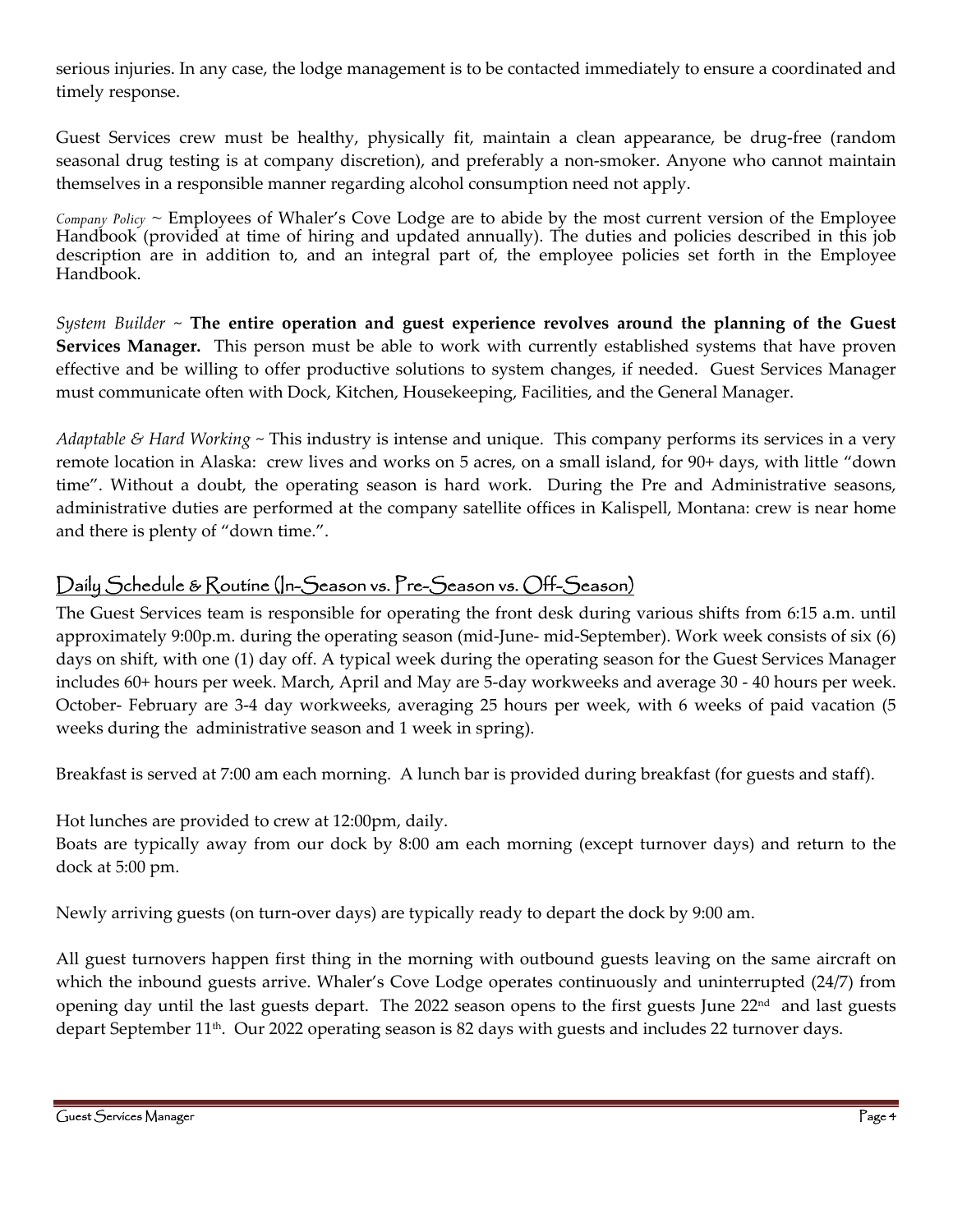Any and all mechanical issues with vessels are reported to the Manager of Marine Operations immediately upon discovery. Guest Services is responsible for immediate communicating with all embarked vessels and immediate communication of these issues to the appropriate departments. Furthermore the Guest Services Managers manages the back-up vessel and guide plans and enacted contingencies. All of our vessels are booked every day with few exceptions.

Each guided or self-guided saltwater excursion boat returns to the lodge by 5:00 pm. Guided vessels returning from freshwater trips are to be back to the dock by 6:00 pm. (Freshwater trips do not impact the fish processing plant to the extent that saltwater trips do. Additionally, freshwater trips have more travel time each day and less time on the water (fishing) for guests.)

When boats return to the lodge in the evenings, guests and fish are unloaded, fish processing forms completed, vessels are thoroughly cleaned (interior and external, including heads), tackle and fishing gear maintenance, boating gear maintenance, vessel maintenance checks are to be performed after each guided day (by captains) so that there are no surprises the next morning. Our mechanical and support company is willing to work all night if need be to perform necessary repairs to ensure that our fleet is in shape for each days uses. The mechanics and related support staff are not available early in the morning to handle repairs that should have been known the day or night before. Dock (Processing Plant) and Guest Services communicate each evening for total fish counts for evening counts.

Dinner is served to the guests and the crew between 6:30 pm and is over around 8:15 pm. If circumstances prevent any staff from being able to attend dinner, our chefs and kitchen staff can plate and hold dinner with notice. It is NOT a requirement for our crew to enjoy dinner with guests, however crew are welcome. The dinner and evening presentation is a great way to wrap up the day's exhilarating moments. Awards are given at the end of each trip to guests who chronicle their experiences with their captains.

Fishing & boat assignments are plotted out for the season by the Guest Services Manager. Though we try to set a schedule, these are never "etched in stone" and can be changed depending on guest's needs, equipment availability, mechanical breakdowns, severe weather and a whole range of circumstances.

### Compensation

- Salary \$42,000 ‐ \$56,000 to Start, depending on experience.
- Seasonal TIPS
- 6 Weeks of PAID vacation = Administrative Season Vacation in late September/early October (2) Weeks), Thanksgiving Break (1 Week), Christmas/New Year Break (2 Weeks) and an additional weeklong break before the season starts (taken in mid/late May, after all final payments are in).

Travel benefit to/from lodge, upon completion of each operational season. Room and exceptional board provided while at the lodge. Other benefits disclosed at interview.

Accommodations & Meals during time in Alaska: Crew will be housed in private rooms. Only very few crew rooms have private baths, all others will share bath facilities. Laundry facilities (including detergent) are provided along with bedding and bath linens. Our staff enjoys the same hearty meals as the guests. There is